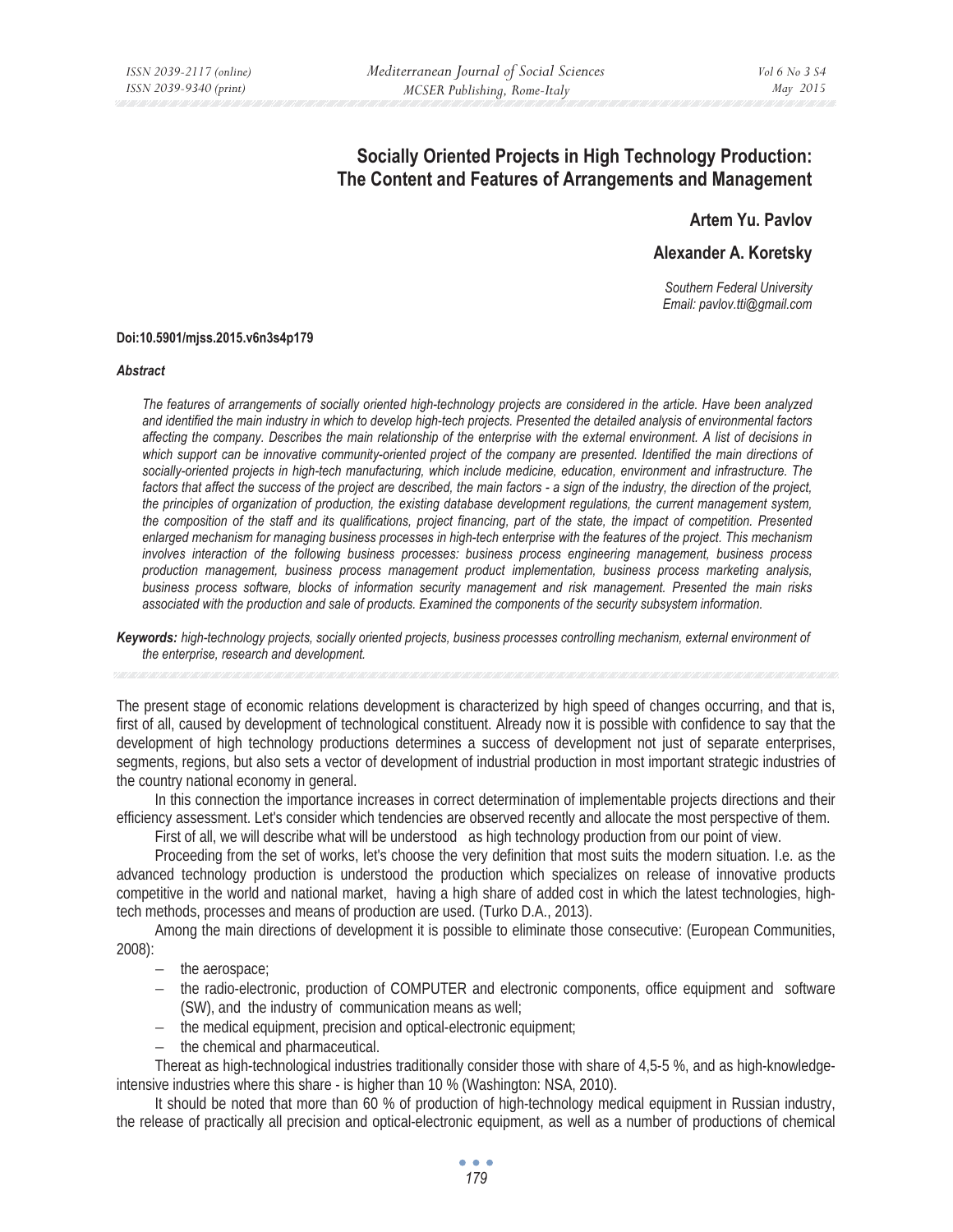| ISSN 2039-2117 (online) | Mediterranean Journal of Social Sciences | Vol 6 No 3 S4 |
|-------------------------|------------------------------------------|---------------|
| ISSN 2039-9340 (print)  | MCSER Publishing, Rome-Italy             | May 2015      |

and pharmaceutical, microbiological and chemical industries and scientific instrumentation are concentrated in defensive industries (defense industry complex - DIC)(Frolov I.E., 2011).

Ipso facto, it is possible to say that the development of these industries directly depends on extent of inclusion and realization of innovative projects in these directions.

However, in modern conditions the social orientation of implementable projects starts to play an escalating role. First of all, let's note that as the socially oriented project we will understood the innovative project on release of hightechnology products the same time directed on creation, accretion and up keeping of society social potential. The effect from realization of such projects is often shows up not only by direct impact, but also mediately, through the influence of some indirect factors that further can bear a multiplicative result at project group of direction development of any type of elaborations.

The importance of such projects consists also in that they touch upon quite extensive areas of social sphere and as a result can exert influence, not just at individual level, on group of people, but also on the development of specific region or society as a whole.

For more detailed analysis and identification of factors, influencing on the development and project implementation, and also identifications of key points of potential development of research, let's consider more particularly the possible directions of socially oriented projects in high technology production and interrelation with external environment (fig. 1).



Fig. 1. Scheme of an interrelation of the entities and projects with external environment.

From all variety of external environment factors, exerting influence on enterprises activity, it is possible to carry the following ones to the most significant factors:

- − macro environment factors: scientific and technical (have paramount value for high technology production implementation), an economic situation and ecological factors (influence on possible characteristics and projects directions);
- − micro environment factors: suppliers (in connection with production features for certain project aspects the circle of suppliers can be limited), intermediates and cooperation with other entities (development and subsequent promotion of the project and socially oriented products in many cases implies collaboration and cooperation with a number of the entities and organizations), competitors.

One of the major interactions is the interrelation with the state. This aspect, first of all, implies an acquisition of number of orders from the state structures in various areas, possible implementation of partial or complete financing of projects and/or of separate developments and execution phase monitoring, to what extent they correspond to plans, standards, regulations, and also accounting of influence on social processes and interactions. It should be noted that a support of innovative socially oriented project activity of the entity can be performed within the following resolutions:

- − The Decree of Russian Federation of 4/9/2010 No. 218 «About measures of the state support on cooperation development of Russian higher educational institutions and organizations, implementing the projects complex on creation of high technology production»;
- − The Order of the Russian Federation Government of 4/9/2010 No. 219 «About the state support on innovative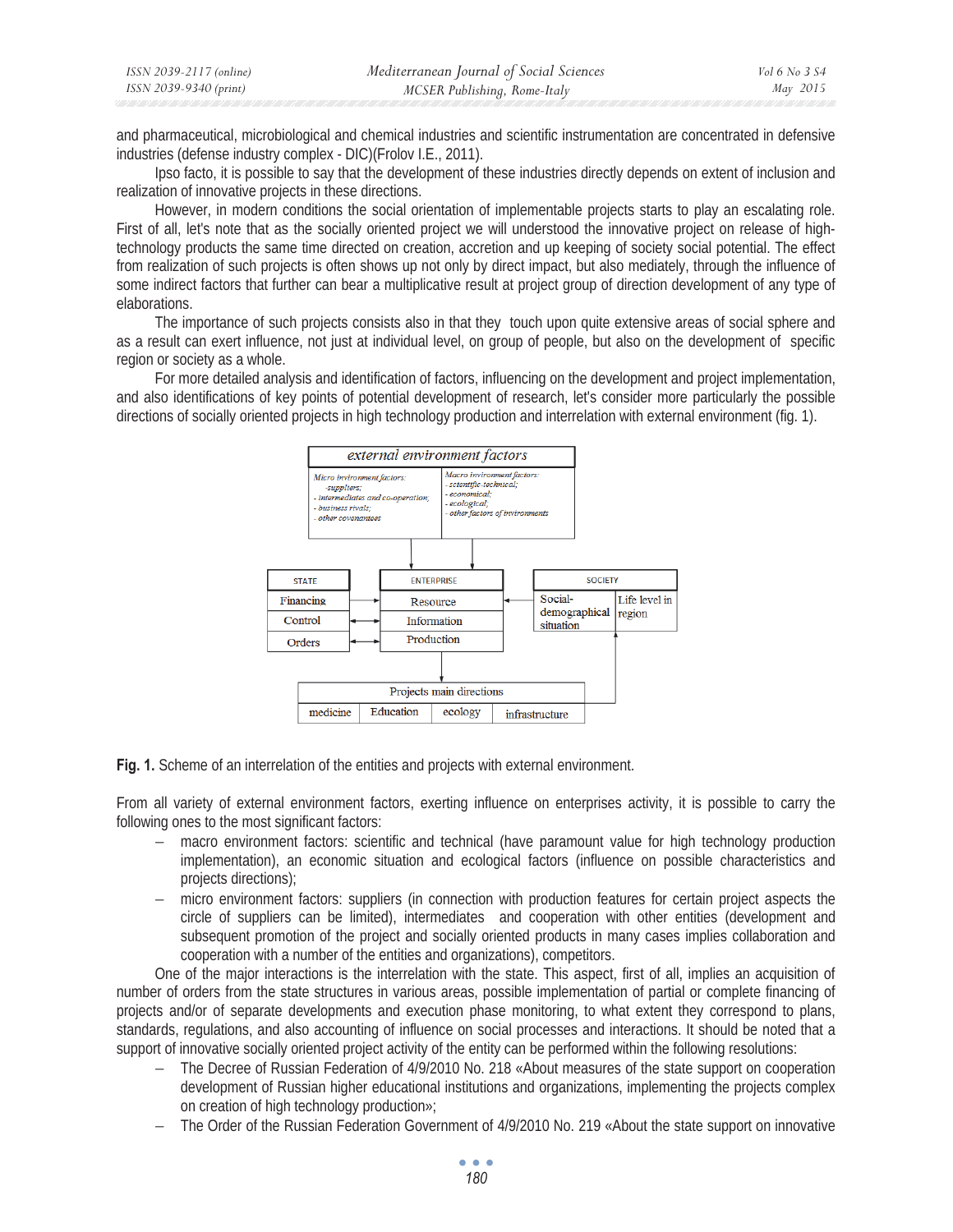infrastructure development in federal educational institutions of higher education»;

- − The order of the Russian Federation Government of 3/30/2009 No. 265 (an edition of 12/28/2010) «About approval of Rules on subsidies provision from the federal budget to organizations of defense industry complex for partial compensation of costs for interest payment on credits received from Russian credit organizations and state corporation "Development bank and foreign economic activity Vnesheconombank" on implementation of innovative and investment projects on release of high-technology products»;
- − The order of the Russian Federation Government of 12/31/1999 No. 1460 «About the complex of measures on development and the state support of small enterprises in the sphere of goods production and assistance in their innovative activity».

Also a support can be realized within the Federal law of 7/24/2007 No. 209-FZ «About a development of small and average entrepreneurship in the Russian Federation» (Art. 22).

An interaction with society proceeds within the two main directions. Availability of social component in projects supposes the direct and mediated influence of project implementation results on separate national groups or on social and demographic situation and living level in the region as a whole. In turn, the entity receives a resource provisions within an access to the labor power, markets etc.

The choice of the direction of project implementation becomes the key moment. The main directions of socially oriented projects in high technology production are:

- 1) medicine: this direction implies a creation of high-technology medical equipment, both: for organizations and for individual use;
- 2) education: within the education the projects can be realized in two directions a) creation of equipment, installations, devices, etc. for implementation of educational process; b) participation of students, graduate students in developments and production;
- 3) ecology: a creation of high-technology products for improvement of ecological situation in the region, an environmental control and assessment;
- 4) infrastructure: implies a development and creation of products taken a part in infrastructure functioning of the entity, city, region for increase and support of living level of population, improvement of social and demographic situation, and also for increasement of life safety level of society as a whole and of separate individuals.

As we see, the number of developments even within one direction can be rather great, thus a project implementation often bears not just direct, but the mediated effect as well.

The high technology production organization with participation of socially oriented projects will have the features, let's consider on what main issues it is necessary to pay attention at implementation of business processes at the entity.

The projects implementation success depends on group of factors. First of all, it is necessary to consider an industry sign, the project direction, the principles of industrial engineering and already available base of developments. Also a great influence render: the regulatory legal acts, the developed managerial system, structure of the personnel and its qualification, financing of projects, the state participation, an impact of competitors, etc.

In connection to that an interaction of factors groups is rather great, it is necessary to have the integrated controlling mechanism of business processes at the high-technology entity taking into account the projects features. It should consider the management structure available at the entity, an interrelation with macro and micro environment of the company, the possible risks at project implementation, and further as well the perspective of the entity work efficiency evaluation on both: on separately taken project and as a whole for a certain period.

At mechanism drawing up the primary groups of managerial impacts are incorporated into business processes for convenience of display and presentation of interactions. Each business process represents also the finished ring of management (the purpose, planning, organization, realization, control) concerning the specific direction.

Taking into attention the foregoing, regarding as of paramount importance the project targets final adjustment from R and D work till production and further product realization, the mechanism will have the following appearance (fig. 2).

For high technology production the projects selection and preparation begins with a stage of R and D work consisting of following standard stages (GOST 15.105-2001, 2001; GOST 15.203-2001, 2001):

- 1) Research: carrying out the researches, development of technical proposal (avanproject); development of specification on experimental development (technological) works;
- 2) Development: the outline sketch development; engineering design development; working design documentation development on prototype production; prototype production; carrying out the prototype testing; documentation processing; approval of working design documentation for organization of industrial (serial)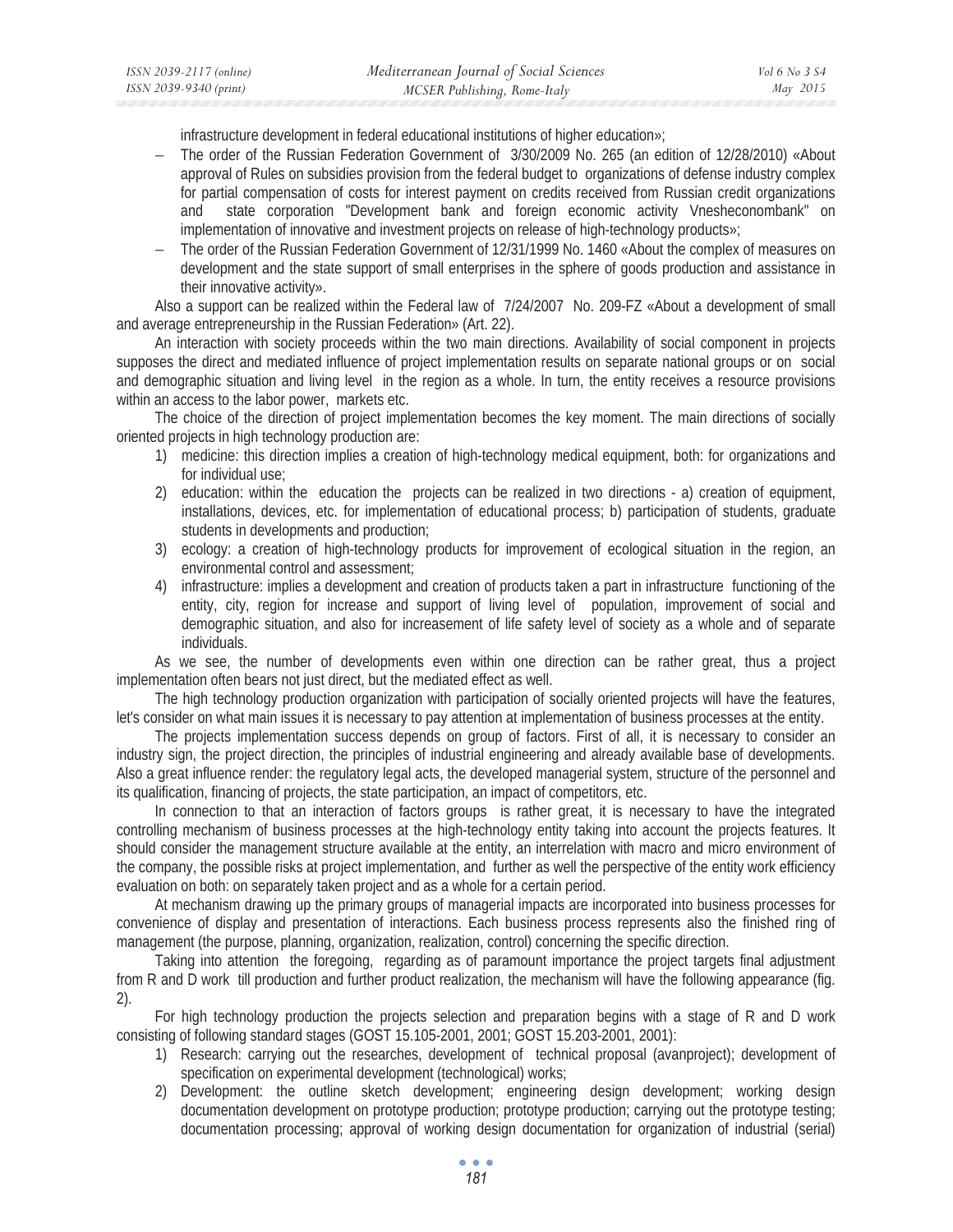manufacturing of products;

3) Products arrangement for manufacturing and utilization: adjustment of design documentation on revealed latent defects; development of operational documentation.

In R and D work it can be employed their own already available projects developments, and the cooperation with other entities within a part of the project can take place as well, and also the work on special orders of the state or company is possible. After passing of all stages and preparation of necessary documentation the project launches into production.



**Fig. 2.** Scheme of business processes controlling mechanism in high-technology entity.

Production management business process, in addition to accomplishment of the main managerial impacts, regulates the management of production organization, material flows, and also personnel management and labor management as well.

Business process of products sales management considers the production distribution, first of all, as sum-total of four elements - the prices, preparations for sale, distribution channels and goods promotion. However, this business process represents the continuation of one more component - a business process of marketing analysis which is one of the major at the enterprise and it influences on (R and D work), manufacture and sale in aggregate. Thereby the marketing analysis contains the solution of strategic components: segmentation, allocation of the targeting market and positioning.

The business process of resources provision is directly in charge with support of implementation of all three basic elements [R and D work, development, production, distribution]. This business process includes the following parts: material resources, financial resources, information resources and human resources. The importance and volume of each component vary from an element to element and shall be coordinated with general strategy of company development, distribution according to the projects, taking into account the requirements at this or that stage of realization.

The preparation, development and realization of high-technology project always assumes the availability of large number of confidential information; in this connection there is a need arises in high-quality protection of data at all project lifecycle stages, that is providing the inclusion into mechanism of such block like information protection. This block contains the following basic elements: an object protected data; an object unmasking signs and information leakage technical channels; assessment of possibilities of technical reconnaissance and other sources of threats on information safety; organizational and technical arrangements for information protection; obligations and rights of officials; work planning on protection of information and control; control on condition of information protection; certification of workplaces; interaction with other entities (establishments, organizations) (Standard requirements to the content and order of development of Manual instructions on information protection against technical spy and its leakage per technical channels on the object, 1995).

Due to it the part of risks in the field is considered, the other types of risks concerning production and products distribution are regulated in the mechanism by the block of risk management.

Due to the fact that one of the main tasks in the management of high-tech projects is to manage the relationship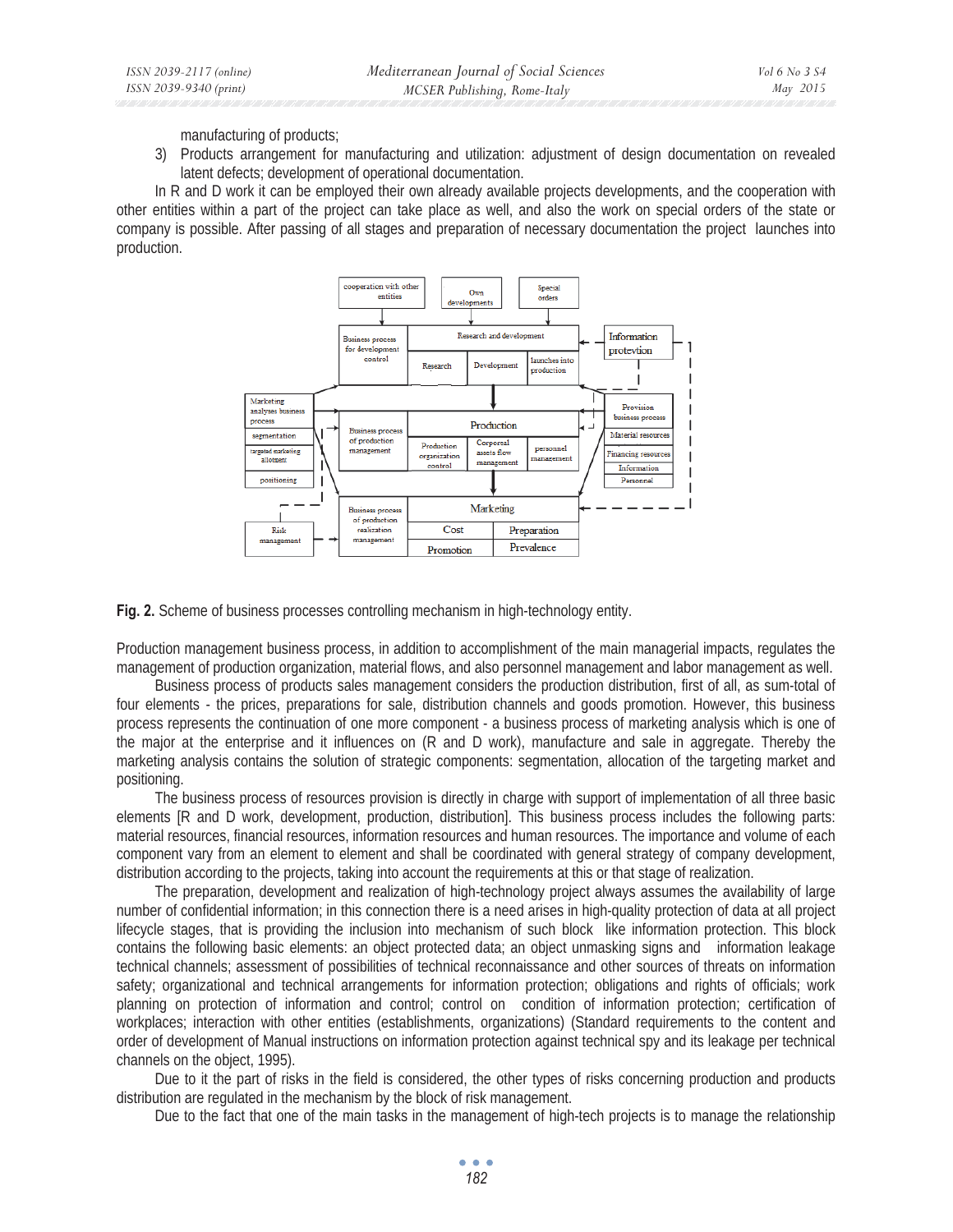between time, cost and results, it imposes restrictions as specified by the project itself, and arising during of implementation, generate risks.

Risk management project includes a number of processes that relate to risk management planning, to identify the type of risk, a comprehensive analysis and response to the risks, monitoring and risk management of the project. Most of the above processes are subject to review and updating in the course of project implementation. The main objectives of the risk management of the project - is to increase the likelihood and impact of favorable developments and to reduce the likelihood and impact of adverse events for the project. The risk in the project - is an uncertain event or condition that in case of a positive or negative effect on at least one of the project goals. Thus, the risk may be caused by one or several causes, and in case of occurrence may affect one or more factors.

The occurrence of any of these is not known exactly in advance of events can affect the value of the project, its schedule or performance. It should be noted that the conditions of the risk may also include aspects of the external environment of the organization or project contributes to the risk. This could be, for example, a bad choice methods in project management, lack of common management systems, concurrent execution of multiple projects, or dependency on external participants in the project, which cannot be controlled. The basic cause of the risk is the uncertainty that is present in all projects. Known risks - those risks are identified and analyzed. Such risks may plan a response, but for unknown risk response plan can often be impossible. In such cases, a reasonable solution to the current project is the allocation of the general reserve of various types of resources to unforeseen circumstances, the list of which will be included these unknown risks, as well as all known risks for which the development of specific response is not costeffective or possible.

Risks that pose a threat to the project, can only be taken only if the risk is commensurate benefits that can be obtained by taking this kind of risk. For example, the adoption of the schedule, which may be impaired, the risk is undertaken for the earlier completion of the project. Risks that are opportunities (for example, the acceleration of works by attracting additional staff) may be taken in order to best achieve the objectives of the project. Attitude to risk on the part of individuals and - on a larger scale - organizations due to their understanding of risk and response to the emergence of risk. Where possible, the attitude to risk should be expressed in explicit, measurable form. For each project to be developed consistent approach to the analysis and elaboration of a specific type of risk that meets the requirements of the enterprise, and the information about risk and its management should be open and truthful. The process of respond to risks reflects how the company understands and creates a balance between the adoption of this risk and evasion. To achieve success throughout the project organization should take in advance and consistently precautionary risk management measures. Such an approach can be active, i.e. management personnel seeks to prevent or reduce the impact of risks. But, unfortunately, in most cases on the company expanded a different approach - reactive when problems are solved as they are received, indicating that the lack of elaboration processes of risk management.

For high-tech projects in many cases can be made quantitative risk assessment. Quantitative analysis is performed with respect to those risks in the process of qualitative risk analysis were classified as potentially or significantly affect the properties of competitive products. The main purpose of the analysis - determining the likelihood of achieving the specific objectives of the project, identification of risks requiring special attention, the definition of realistic and achievable goals for cost, schedule or content of the draft risk-based project, finding the best solutions for project management, in the case where some of the conditions remain uncertain. Thus, this analysis provides a quantitative approach to decision-making under uncertainty in project management.

At production management can identify a number of external risks. These include: 1) the external economic risk arises when the company cooperates with foreign firms and fraught mainly with emerging problems with a partner; 2) the risk of volatile market conditions; 3) natural and climatic risks associated with damages incurred due to natural disasters or damage caused to the enterprise environment, which is an additional cost; 4) legal risk affects the internal workflow organization, etc. The internal risks are those that are formed directly in the implementation of the production process in the structural units of the enterprise.

Risks associated with the management of sales of products can be divided into two types. The first type is related to improper marketing assessment and, consequently, the inability to achieve planned sales volume. The second type is linked directly to the process of marketing the finished product, i.e. here include the risks of default, failure of supply, etc.

Thus, one of the major tasks at realization of high-technology projects is the correct forming of managerial impacts that can be realized by means of the special controlling mechanism.

Also, it should be noted that at realization of socially oriented projects, it often can be set the purposes, first of all, directed on achievement of social effect, and then afterwards of commercial benefit. Nevertheless, despite of it would be necessary to consider that the modern high-technology project should be competitive in order to achieve a success, to have high speed of put out into market, and bear in itself a social component as well.